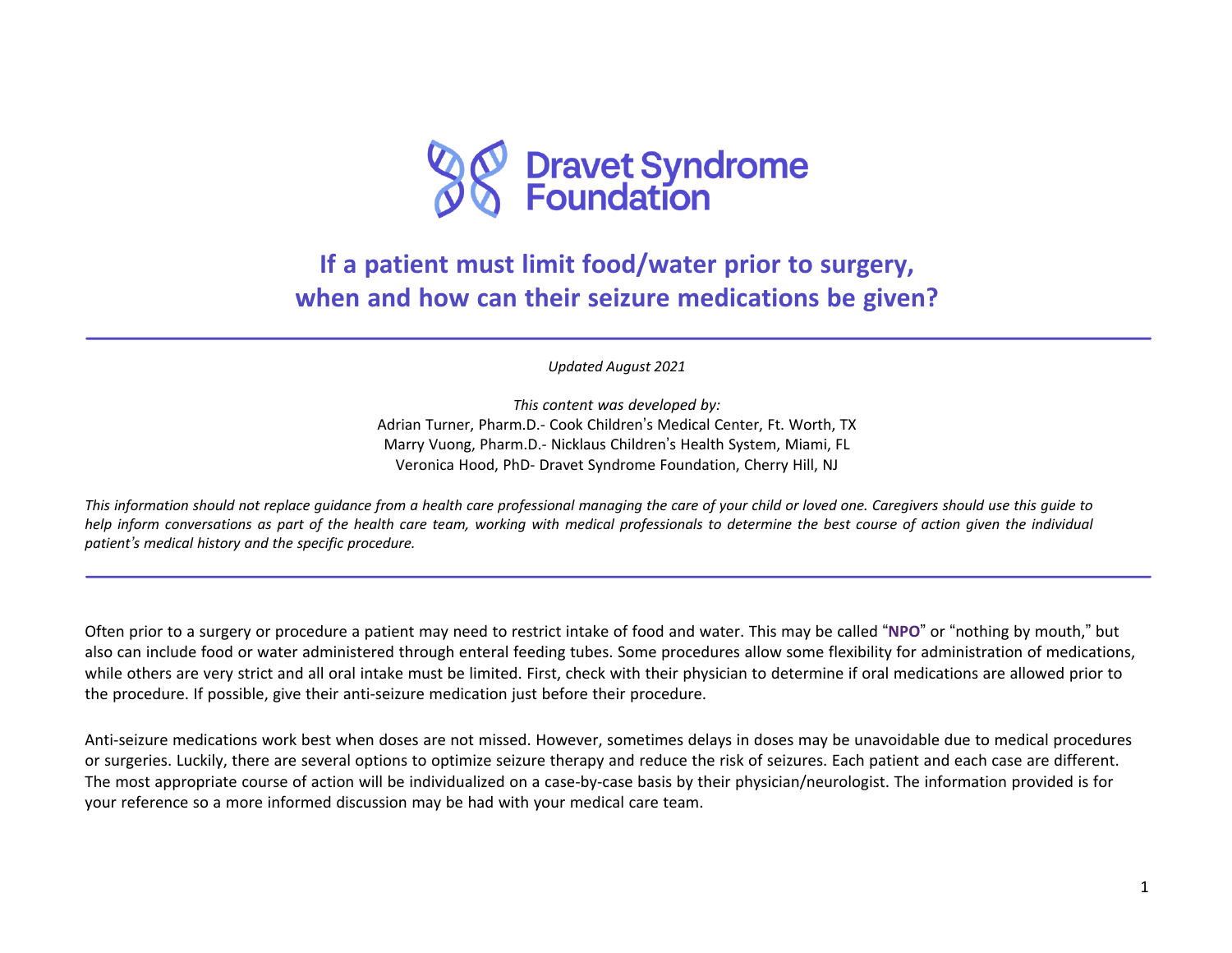## If the patient is unable to take anything by mouth, your physician may choose one of the options below:

- **(1)** Skip or delay a dose (dependent on the medication and how long it stays in the body)
- **(2)** Utilize the intravenous formulation, if available
- **(3)** Utilize alternative routes, if available and appropriate
- **(4)** Utilize IV benzodiazepines (i.e., diazepam, lorazepam, midazolam) in the interim
- If a patient has not previously tolerated or is unable to take a specific benzodiazepine, their physician may consider other IV alternatives such as valproic acid, phenobarbital, or levetiracetam.
- Several medications (e.g., carbamazepine, clobazam, lacosamide, levetiracetam, pregabalin, zonisamide, valproic acid) have information on alternative routes in animal studies or small case reports. While some of these are promising, human data is lacking and a recommendation for using an alternative route based on available information is not possible at this time.
- In instances where no alternative routes are available or if alternate routes available are inappropriate, use of IV lorazepam is reasonable.

The table below lists common anti-seizure medications and routes of administration that could be utilized if an oral dose must continue to be delayed, including intravenous (IV), intramuscular (IM), intranasal (IN) and rectal (PR). The table also provides insight on how long a dose could be **delayed before an alternative route needs to be considered based on the medication half-life.**

| <b>Medication</b>                                             | IV                                    | IM                       | IN                | <b>PR</b>                | How long can a dose be delayed before an alternative<br>route or medication may be needed? * |
|---------------------------------------------------------------|---------------------------------------|--------------------------|-------------------|--------------------------|----------------------------------------------------------------------------------------------|
| Acetazolamide (Diamox®)                                       | Yes                                   | $\qquad \qquad -$        | $- -$             | $\overline{\phantom{a}}$ | 6 to 12 hours (duration 8 to12)                                                              |
| Baclofen (Gablofen®, Lioresal®, Ozobax®)                      | $\hspace{0.05cm}$ – $\hspace{0.05cm}$ | $- -$                    | $\qquad \qquad -$ | $-$                      | 4 to 8 hours                                                                                 |
| Brivaracetam (Briviact®)                                      | Yes                                   | $- -$                    | $\qquad \qquad -$ | $\qquad \qquad -$        | 9 hours                                                                                      |
| Cannabidiol (Epidiolex <sup>®</sup> )                         | $\hspace{0.05cm}$ – $\hspace{0.05cm}$ | $\qquad \qquad -$        | --                | $- -$                    | >24 hours                                                                                    |
| <b>Cannabidiol</b> (artisanal brands)                         | $\hspace{0.05cm}$ – $\hspace{0.05cm}$ | $\qquad \qquad -$        | $- -$             | $- -$                    | >24 hours                                                                                    |
| Carbamazepine (Carbatrol®, Equetro®, Tegretol®, Tegretol XR®) | $\overline{\phantom{m}}$              | $- -$                    | $- -$             | Yes                      | 8 to 17 hours (active metabolite efficacious >24 hours)                                      |
| Cenobamate (Xcopri®)                                          | $\hspace{0.05cm}$ – $\hspace{0.05cm}$ | $\qquad \qquad -$        | $- -$             | $\qquad \qquad -$        | >24 hours                                                                                    |
| Clemizole                                                     | $\overline{\phantom{m}}$              | $\qquad \qquad -$        | --                | --                       | $- -$                                                                                        |
| Clobazam (Frisium <sup>®</sup> , Onfi <sup>®</sup> )          | $Yes**$                               | $\overline{\phantom{a}}$ | Yes†              | $\overline{\phantom{a}}$ | 16 to >24 hours(active metabolite efficacious >24 hours)                                     |
| Clonazepam (Klonopin <sup>®</sup> )                           | Yes**                                 | $\overline{\phantom{a}}$ | Yest <sup>-</sup> | <b>Yes</b>               | 17 to $>24$ hours                                                                            |
| Diazepam (Valium®, Valtoco®, Diastat®)                        | Yes                                   | Yes                      | Yes               | Yes                      | >24 hours                                                                                    |
| <b>Eslicarbazepine</b> (Aptiom <sup>®</sup> )                 | $\overline{\phantom{m}}$              | $- -$                    | --                | $- -$                    | 10 to 20 hours                                                                               |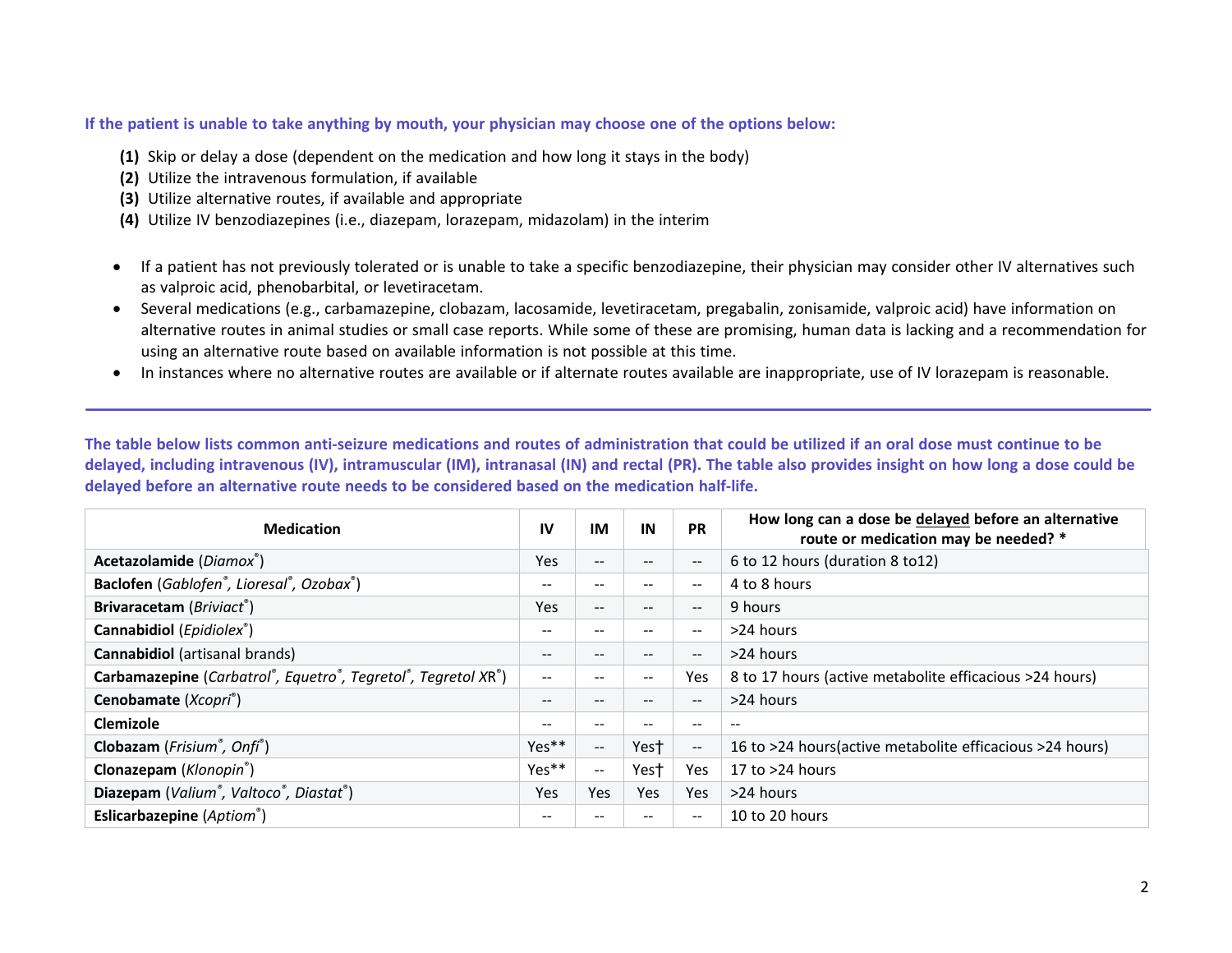| <b>Medication</b>                                       | IV                       | IM                          | IN                                            | <b>PR</b>                                     | How long can a dose be delayed before an alternative<br>route or medication may be needed? * |
|---------------------------------------------------------|--------------------------|-----------------------------|-----------------------------------------------|-----------------------------------------------|----------------------------------------------------------------------------------------------|
| Ethosuximide (Zarontin®)                                | $\qquad \qquad -$        | $-$                         | $-$                                           | Ц.,                                           | 17 to >24 hours                                                                              |
| Felbamate (Felbatol®)                                   | $\overline{\phantom{m}}$ | $\qquad \qquad -$           | --                                            | $\mathord{\hspace{1pt}\text{--}\hspace{1pt}}$ | 10 to 22 hours (dependent on other concomitant<br>medications)                               |
| Fenfluramine (Fintelpa®)                                | $\overline{a}$           | $--$                        | $\overline{a}$                                | $\overline{\phantom{a}}$                      | 20 hours                                                                                     |
| Gabapentin (Neurontin®)                                 | $\overline{\phantom{a}}$ | $- -$                       | $\sim$ $\sim$                                 | $-$                                           | 5 to 7 hours                                                                                 |
| Glycopyrrolate (Cuvposa®, Robinul®)                     | <b>Yes</b>               | Yes                         | --                                            | $\overline{\phantom{a}}$                      | 3 to 7 hours                                                                                 |
| Lacosamide (Vimpat®)                                    | Yes                      | $\mathcal{L}_{\mathcal{F}}$ | --                                            |                                               | 7 to 14 hours                                                                                |
| Lamotrigine (Lamictal®, Lamictal XR®, Subvenite®)       | $- -$                    | $-$                         | $\sim$                                        | $-$                                           | 7 to >24 hours (dependent on other concomitant<br>medications)                               |
| Levetiracetam (Keppra®)                                 | Yes                      | Yes                         | $\mathord{\hspace{1pt}\text{--}\hspace{1pt}}$ | Yes                                           | 5 to 8 hours                                                                                 |
| Levocarnitine (Carnitor®)                               | <b>Yes</b>               | $\overline{\phantom{a}}$    | $\overline{a}$                                | $-$                                           | 17 hours                                                                                     |
| Lorazepam (Ativan <sup>®</sup> )                        | <b>Yes</b>               | Yes                         | Yes                                           | Yes                                           | $6$ to $>24$ hours                                                                           |
| Lorcaserin                                              | $-$                      | $\overline{a}$              | $-$                                           | $-$                                           | 11 hours                                                                                     |
| Methsuximide (Celontin®)                                | $\overline{a}$           | $\overline{a}$              | $\mathbf{u}$                                  | $\overline{\phantom{m}}$                      | 2 to 4 hours (active metabolite efficacious >24 hours)                                       |
| Midazolam (Versed®, Nayzilam®)                          | <b>Yes</b>               | Yes                         | Yes                                           | Yes                                           | 1 to 12 hours (varies by age and route)                                                      |
| Oxcarbazepine (Trileptal®, Oxtellar XR®)                | $-$                      | --                          | $-$                                           | $\overline{\phantom{m}}$                      | 5 to 9 hours                                                                                 |
| Perampanel (Fycompa®)                                   | $\overline{\phantom{a}}$ | $-$                         | --                                            | $ \!-$                                        | >24 hours                                                                                    |
| Phenobarbital                                           | Yes                      | Yes                         | $\mathord{\hspace{1pt}\text{--}\hspace{1pt}}$ | Yes                                           | >24 hours                                                                                    |
| Phenytoin (Dilantin <sup>®</sup> , Phenytoin InfaTabs®) | <b>Yes</b>               | --                          | $-$                                           | $-$                                           | 14 to 22 hours                                                                               |
| Prednisone/Prednisolone                                 | Yes‡                     | Yes‡                        | $\mathord{\hspace{1pt}\text{--}\hspace{1pt}}$ | $\mathord{\hspace{1pt}\text{--}\hspace{1pt}}$ | 4 hours (duration can last >24 hours)                                                        |
| Pregabalin (Lyrica®)                                    | $-$                      | $\overline{a}$              | $-1$                                          | $\qquad \qquad -$                             | 3 to 6 hours                                                                                 |
| Primidone (Mysoline®)                                   | $\qquad \qquad -$        | --                          | $-$                                           | $\mathord{\hspace{1pt}\text{--}\hspace{1pt}}$ | 5 to 22 hours                                                                                |
| Rufinamide (Banzel®)                                    | $-$                      | $- -$                       | $-1$                                          | $\qquad \qquad -$                             | 6 to 10 hours                                                                                |
| <b>Soticlestat</b>                                      | $-$                      | --                          | $\overline{a}$                                | $-$                                           | $\overline{a}$                                                                               |
| Stiripentol (Diacomit®)                                 | $-$                      | --                          | $-$                                           | $-$                                           | 5 to 23 hours (dependent on other concomitant<br>medications)                                |
| Topiramate (Topamax®, Qudexy XR®, Trokendi XR®)         | --                       | --                          | $-$                                           | Yes                                           | 8 to 21 hours (dependent on other concomitant<br>medications)                                |
| Tiagabine (Gabitril®)                                   | $- -$                    | $-$                         | $-1$                                          | $\overline{\phantom{m}}$                      | 5 to 9 hours                                                                                 |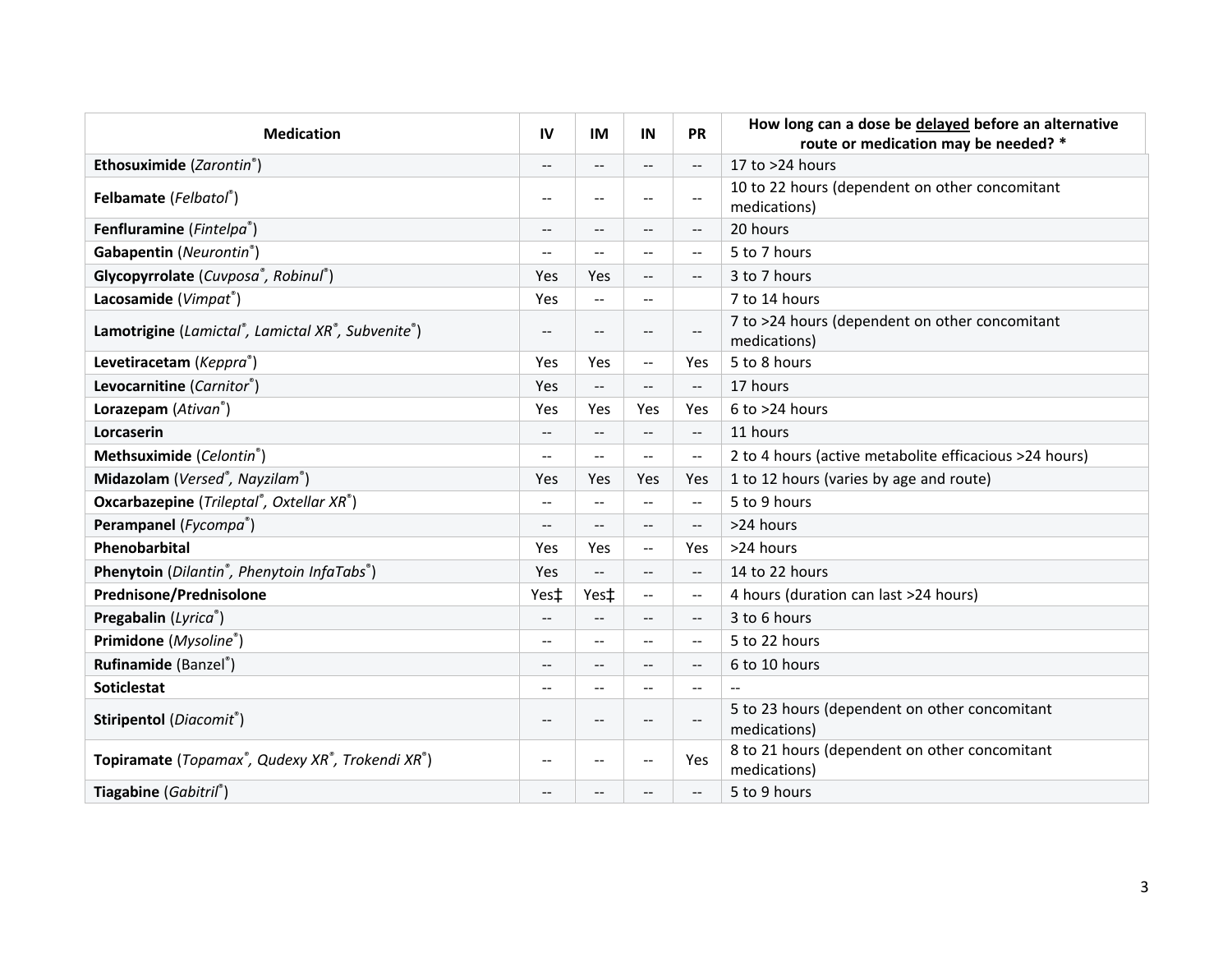| <b>Medication</b>                                                                                                                                                                                                                                                                                                      | IV    | ΙM                | IN                       | <b>PR</b> | How long can a dose be delayed before an alternative<br>route or medication may be needed? * |  |
|------------------------------------------------------------------------------------------------------------------------------------------------------------------------------------------------------------------------------------------------------------------------------------------------------------------------|-------|-------------------|--------------------------|-----------|----------------------------------------------------------------------------------------------|--|
| Valproic Acid/Divalproex Sodium (Depakote <sup>®</sup> , Depakote ER <sup>®</sup> ,<br>Depakote Sprinkles <sup>®</sup> , Depakene <sup>®</sup> , Depacon <sup>®</sup> )                                                                                                                                                | Yes   | $\qquad \qquad -$ | $\qquad \qquad -$        | Yes.      | 7 to 16 hours                                                                                |  |
| Vigabatrin (Vigadrone®, Sabril®)                                                                                                                                                                                                                                                                                       | --    |                   | --                       |           | 6 to 10 hours (duration can last >24 hours)                                                  |  |
| Zonisamide (Zonegran <sup>®</sup> )                                                                                                                                                                                                                                                                                    | $- -$ | --                | $\qquad \qquad \qquad -$ |           | >24 hours                                                                                    |  |
| Abbreviations: intravenous (IV); intramuscular (IM); intranasal (IN); rectal (PR)<br>*Approximate estimations based on half-life of medication and duration of action of immediate release formulations in adult and pediatric patients with<br>normal renal and hepatic function<br>** Use of IV lorazepam reasonable |       |                   |                          |           |                                                                                              |  |

**†**Use of IN midazolam reasonable

**‡**Use methylprednisolone

## **Questions? Email: veronica@dravetfoundation.org**

## **References:**

- 1) Lexicomp Online [Internet]. Hudson(OH): Lexicomp; c1978-2015. Available from: http://online.lexi.com/lco/action/home/switch
- 2) Micromedex Solutions [Internet]. Truven Health Analytics Inc; c2015. Available from: http://www.micromedexsolutions.com/micromedex2/librarian/
- 3) USP DI: drug information for the health care provider. 24th ed. Micromedex, Inc; 2004. Available from: http://www.micromedexsolutions.com/micromedex2/librarian/
- 4) AHFS®DI Essentials [Internet]. Bethesda (MD): American Society of Health-System Pharmacists, Inc.; c2004-2015. [revised 2010 Apr 1; cited 2015 Apr 2]. Available from: http://online.lexi.com/lco/action/index/dataset/complete\_ashp
- 5) Birnbaum AK, Kriel RL, Burkhardt RT, Remmel RP. (2000) Rectal absorption of lamotrigine compressed tablets. Epilepsia 41:850–853.
- 6) Graves NM, Kriel AL. AEDs for rectal administration [Internet]. Landover (MD): Epilepsy Foundation; 2004 Jan. Available from: https://www.epilepsy.com/learn/professionals/resource-library/tables/aeds-rectal-administration
- 7) Graves NM, Kriel AL. (1987) Rectal administration of antiepileptic drugs in children. Pediatric Neurol 3:321-326.
- 8) Leppik IE, Patel SI. (2015) Intramuscular and rectal therapies of acute seizures. Epilepsy Behav. 49:307-12.
- 9) Koppel BS. Surgery and anesthesia [Internet]. Landover (MD): Epilepsy Foundation; 2004 Feb 29. Available from: https://www.epilepsy.com/learn/professionals/diagnosis-treatment/drugs-their-contribution-seizures/surgery-and-anesthesia